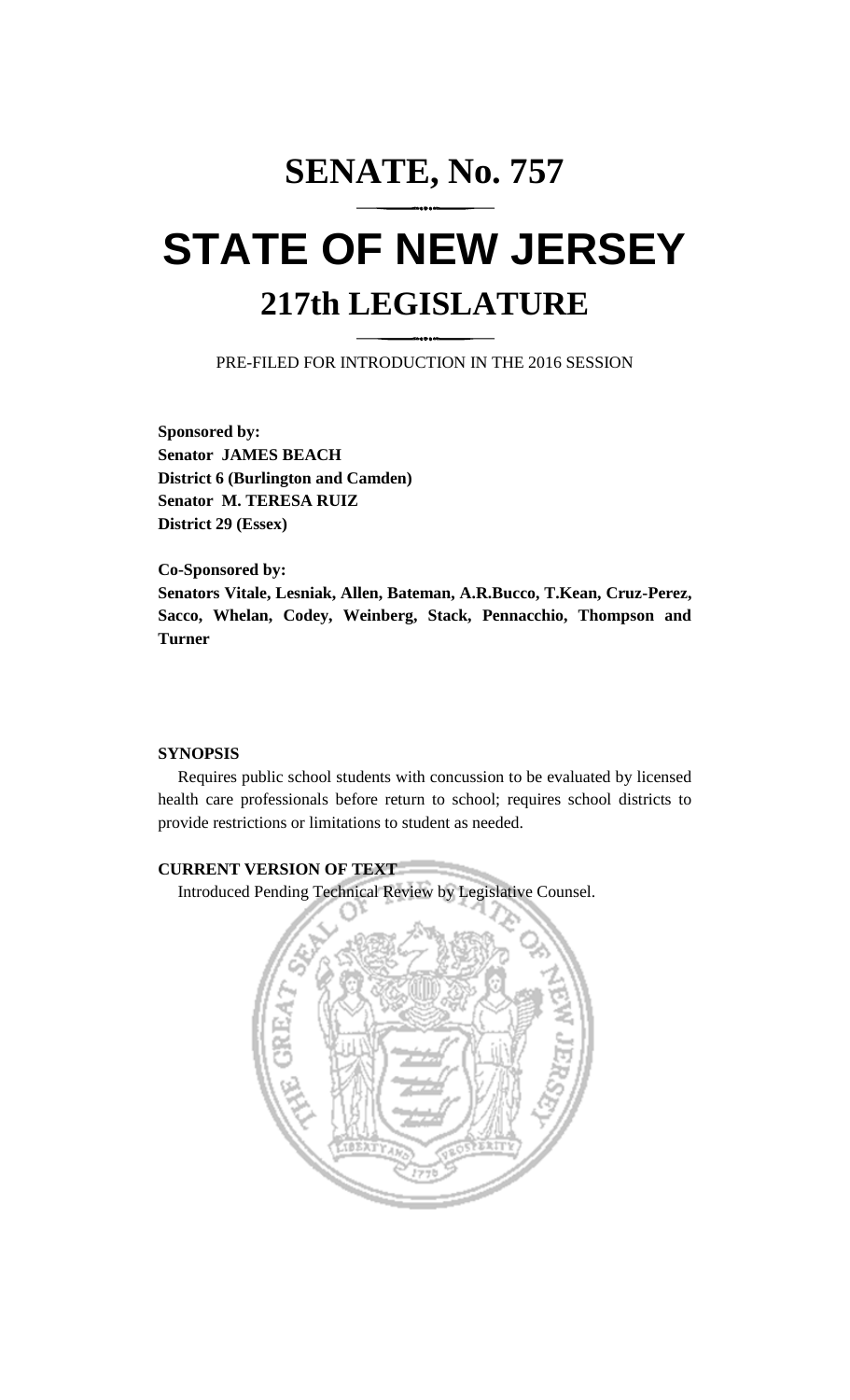**AN ACT** concerning the health of students and supplementing chapter 40 of Title 18A of the New Jersey Statutes.

 **BE IT ENACTED** *by the Senate and General Assembly of the State of New Jersey:*

 1. a. A student enrolled in a school district who sustains a concussion shall receive an evaluation by a licensed health care professional and written clearance from the licensed health care professional to return to school. In the event that the licensed health care professional provides notice that the student requires restrictions or limitations, the school district 504 team as defined in N.J.A.C.6A:8-1.3 shall immediately implement the restrictions or limitations and shall notify all teachers and staff who have contact with students of the restrictions or limitations. The school district's 504 team shall promptly identify the manner in which the restrictions or limitations will be provided to the student during recovery and the need for the continuation or adjustment of the restrictions or limitations, and to determine the duration of the restrictions or limitations.

 b. A student enrolled in a school district who sustains a concussion is prohibited from engaging in any physical activity at school including, but not limited to, recess or physical education, and shall not participate in any physical activity at school until the student is evaluated by a licensed health care professional and receives written clearance from the licensed health care professional to participate in physical activity.

 c. As used in this section, "licensed health care professional" means a health care provider whose scope of practice includes the ability to diagnose and treat concussion.

- 2. This act shall take effect immediately.
- 
- 
- 

#### STATEMENT

 This bill provides that a student enrolled in a school district who sustains a concussion must receive an evaluation by a licensed health care professional and written clearance from the licensed health care professional to return to school. In the event that the licensed health care professional provides notice that the student requires restrictions or limitations, the school district 504 team must immediately implement the restrictions or limitations and notify all teachers and staff who have contact with the student of the restrictions or limitations. The school district's 504 team would promptly identify the manner in which the restrictions or limitations would be provided to the student during recovery and the need for